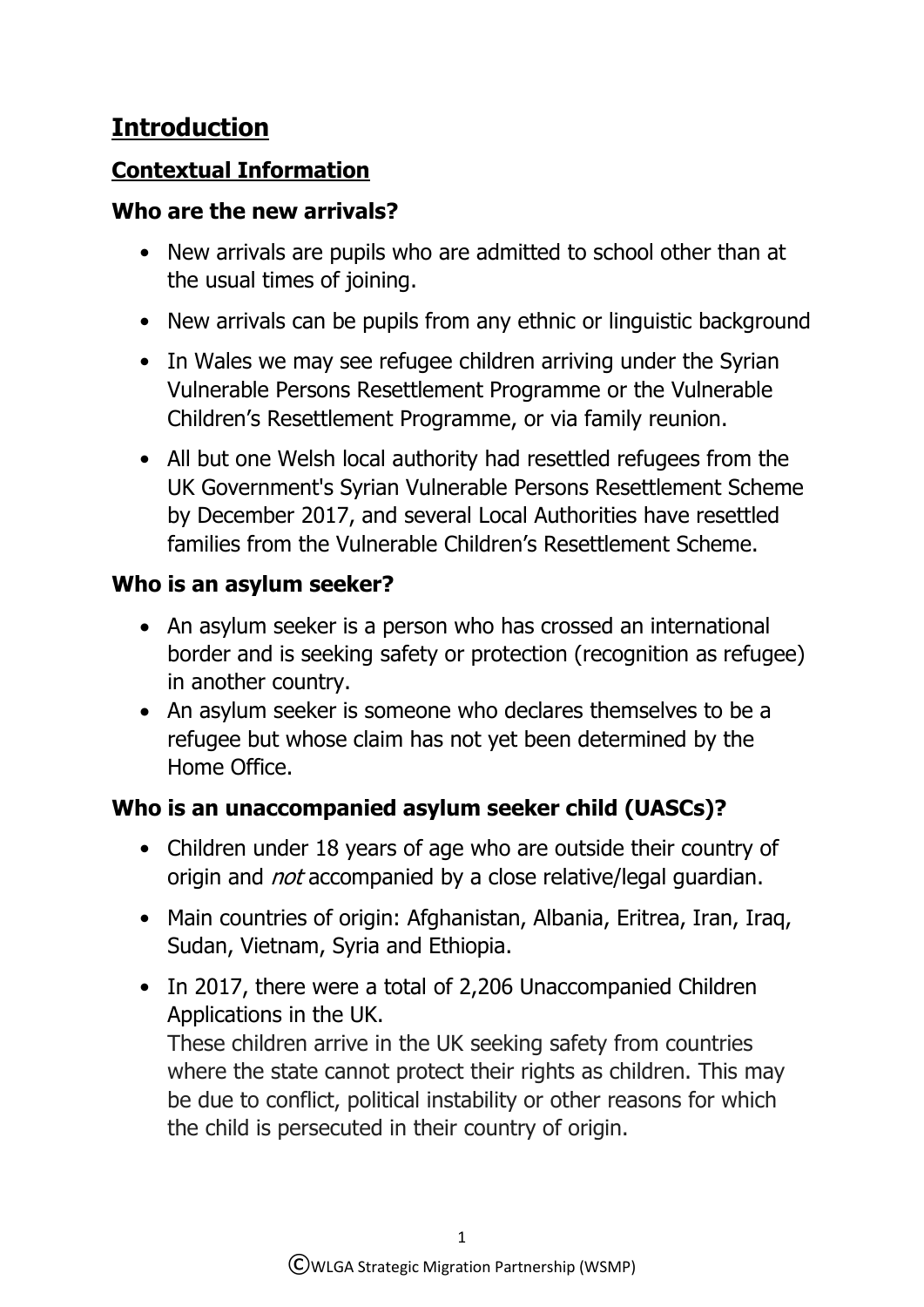Of this 2,206 55% were granted refugee status. 2017 saw a decrease of 33% in the number of Asylum Application by Unaccompanied Children from 2016. This is the first drop in applications since 2012. From 2010 to 2013 there was a downward trend in the number of applications. In recent years they rose, but still accounted for just over 8% of all asylum applications in 2017, compared with over 16% in 2008.

[https://www.refugeecouncil.org.uk/assets/0004/2701/Children\\_in\\_the\\_A](https://www.refugeecouncil.org.uk/assets/0004/2701/Children_in_the_Asylum_System_Feb_2018.pdf) [sylum\\_System\\_Feb\\_2018.pdf](https://www.refugeecouncil.org.uk/assets/0004/2701/Children_in_the_Asylum_System_Feb_2018.pdf)

### **Who is a refugee?**

• A refugee is someone who has had to leave his or her country and who is afraid to return there

'Owing to a well-founded fear of being persecuted for reasons of race, religion, nationality, membership of a particular social group or political opinion.'

#### **How does the Home Office choose who comes to the UK under resettlement?**

Resettlement Programmes are based on need identified by UNHCR in refugee camps and other places where people have been displaced by the Syrian conflict. Women and children at risk, people in severe need of medical care and survivors of torture and violence amongst others.

The Home Office are working with a wide range of partners including local authorities and civil society organisations to ensure that people are integrated sensitively into local communities.

#### **How can people help now?**

People can already make donations to charities and volunteer to help local refugee support groups. Local authorities would encourage that to continue but we will also be consulting partners on options to do more including ways to sponsor refugees alongside those supported by the government.

#### **Vetting and checks**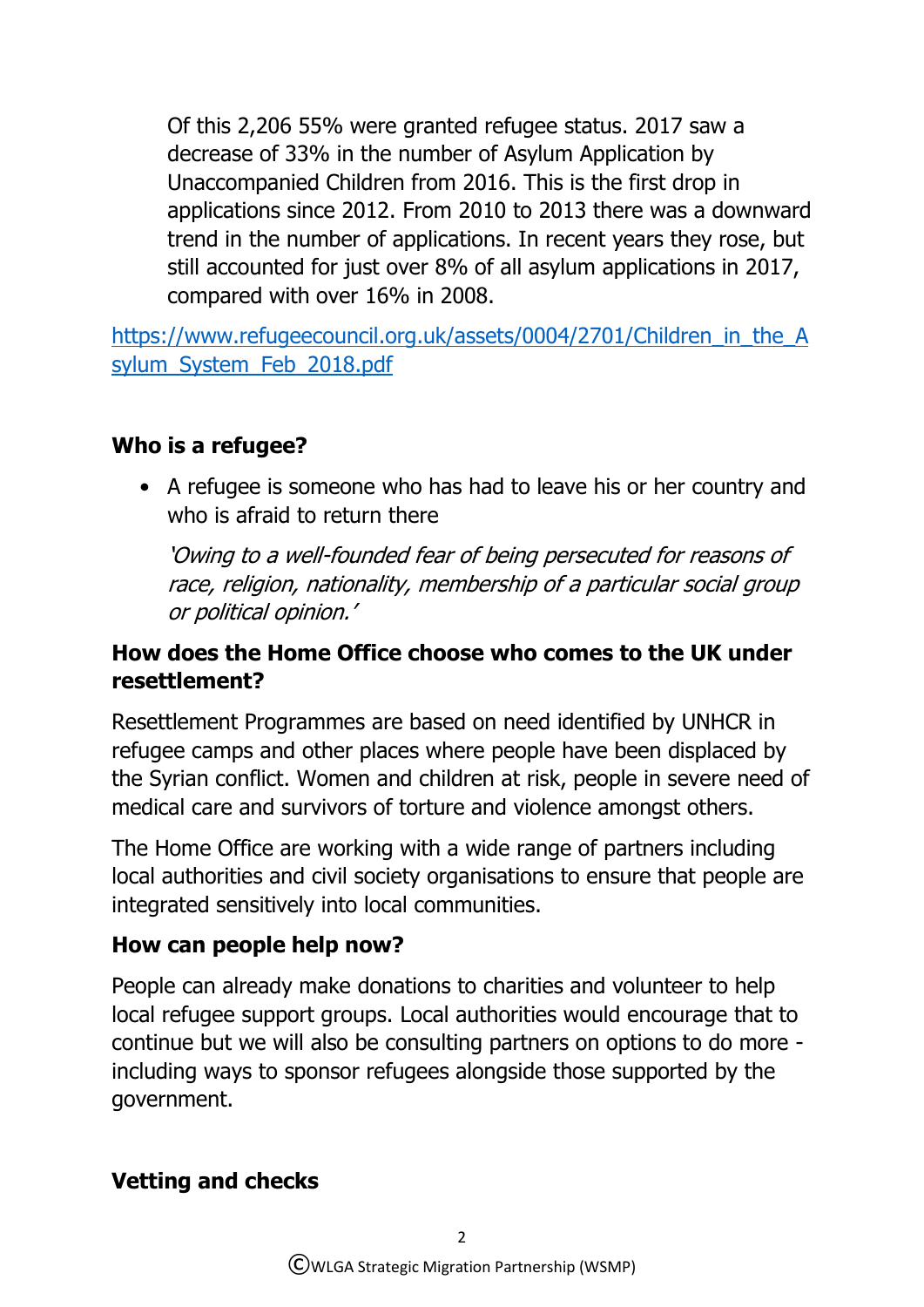Identification of families for resettlement and the vetting process is very rigorous and has taken a number of weeks to complete, to ensure that the most vulnerable people affected by the conflict are identified.

The families come from settlements or refugee camps in the areas around Syria (for example Jordan, Lebanon, Turkey, Egypt) and have been vetted by United Nations High Commissioner for Refugees (UNHCR) and International Organisation for Migration (IOM) and through our own UK security services. They have also received medical screening including immunisation.

Security checks include the taking of biometrics which means that people's identity has been checked and individuals have also had their military history and political affiliation checked to identify issues of concern.

All documentation is checked, family histories are included along with school achievements, work history and details as to how they meet the criteria for resettlement in the UK.

The UNHCR and IOM have identified the families as meeting criteria for resettlement and they have been granted 5 years' full Humanitarian Protection. From July 2017, resettled refugees under the programme were able to change their status from Humanitarian Protection to full Refugee Status.

Having full leave to remain means the refugees are not asylum seekers or economic migrants but are people who have met the criteria to be given our protection and are entitled to permanent settlement in the UK.

# **Funding**

The Home Office will be funding the resettlement schemes, there is no financial impact on Councils.

The Home Office will cover all costs during the first year, for example, for housing, education, health, English language tuition and integration support and there is also some provision for exceptional costs. Discussions are ongoing with the Home Office to secure additional funding to cover any additional longer term costs where they are identified.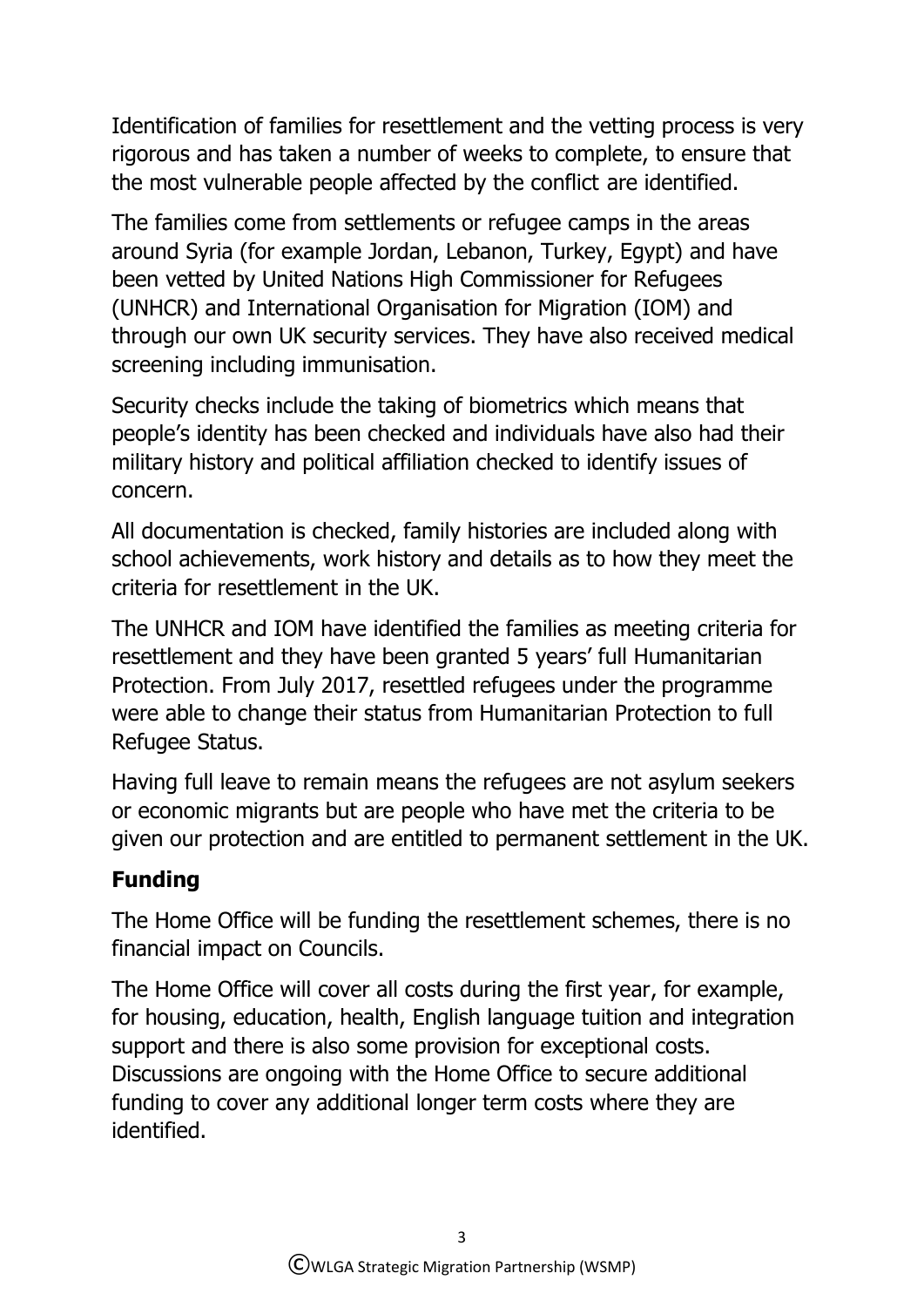Further information about all the UK Government Resettlement Schemes can be found here

[https://www.local.gov.uk/topics/communities/refugees-and-asylum](https://www.local.gov.uk/topics/communities/refugees-and-asylum-seekers/refugees-and-unaccompanied-children)[seekers/refugees-and-unaccompanied-children](https://www.local.gov.uk/topics/communities/refugees-and-asylum-seekers/refugees-and-unaccompanied-children)

[https://www.gov.uk/government/news/new-scheme-launched-to](https://www.gov.uk/government/news/new-scheme-launched-to-resettle-children-at-risk)[resettle-children-at-risk](https://www.gov.uk/government/news/new-scheme-launched-to-resettle-children-at-risk)

[https://www.gov.uk/government/publications/syrian-vulnerable-person](https://www.gov.uk/government/publications/syrian-vulnerable-person-resettlement-programme-fact-sheet)[resettlement-programme-fact-sheet](https://www.gov.uk/government/publications/syrian-vulnerable-person-resettlement-programme-fact-sheet)

## **Why Wales?**

The Welsh Government has responsibility towards international migrants living in Wales under its housing, health, education, social service functions and through its community cohesion agenda. As a result, the Welsh Government is a key player in relation to the inclusion of migrants in Welsh society.

There has been a lot of media interest in the Syrian conflict and our response, but Syrian and other refugees arriving in Wales have been through terrible experiences and may not want media attention. The most important thing is that Wales is offering a place of safety where they can start to rebuild their lives.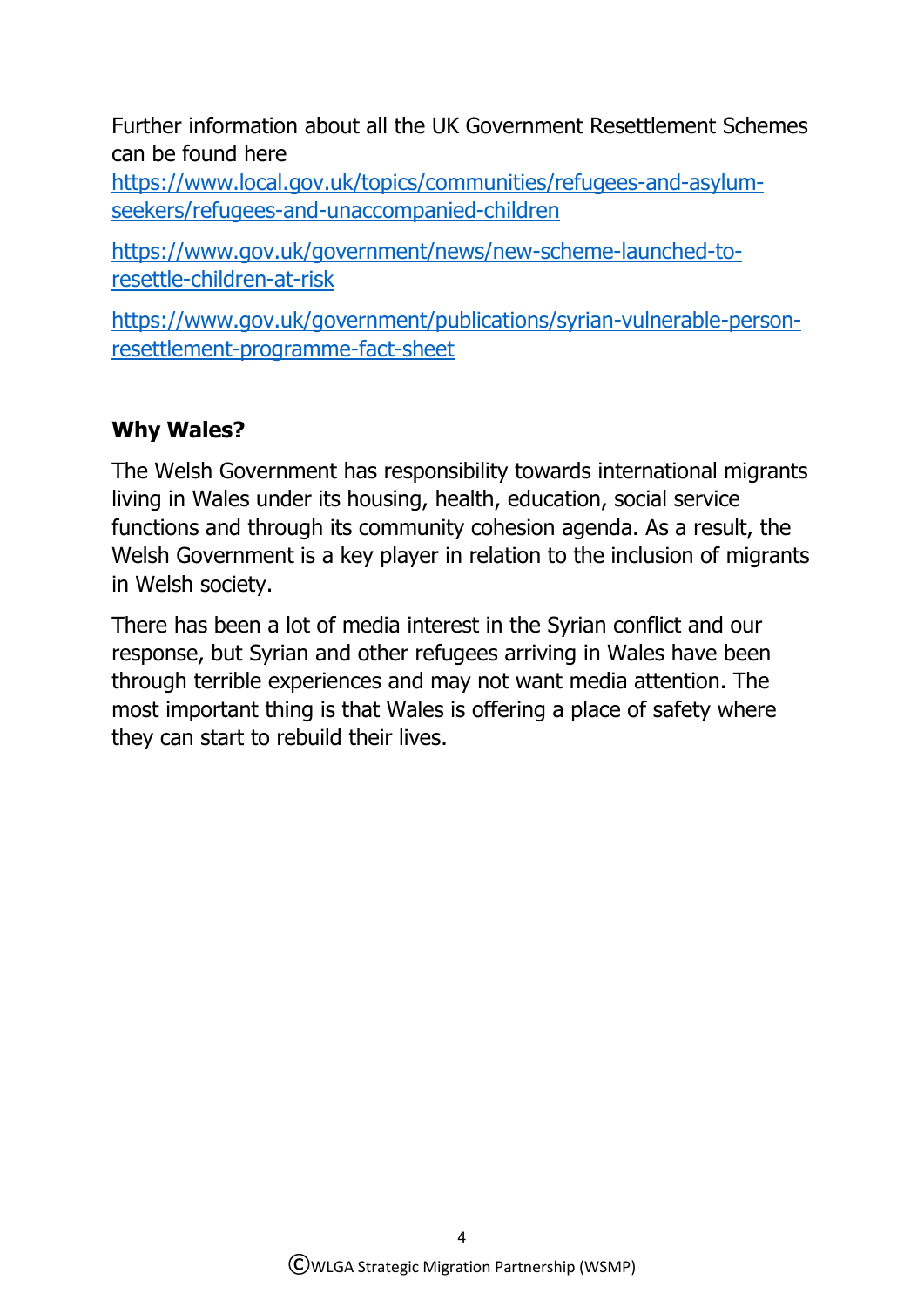

# **Syria- History and current context**

(Wikipedia)

### **Once the centre of the Islamic Caliphate, Syria covers an area that has seen invasions and occupations over the ages, from Romans and Mongols to Crusaders and Turks.**

A country of fertile plains, high mountains and deserts, it is home to diverse ethnic and religious groups, including Kurds, Armenians, Assyrians, Christians, Druze, Alawite Shia and Arab Sunnis, the last of whom make up a majority of the Muslim population.

Modern Syria gained its independence from France in 1946, but has lived through periods of political instability driven by the conflicting interests of these various groups.

Since March 2011 political power, long held by a small mainly Alawite elite, has been contested in a bitter civil conflict initially sparked by the Arab Spring that turned into a complex war involving regional and international powers.

As a result, a number of self-proclaimed political entities have since emerged on Syria′s territory, including the [Syrian Interim](https://en.wikipedia.org/wiki/Syrian_Interim_Government)  [Government,](https://en.wikipedia.org/wiki/Syrian_Interim_Government) [Rojava,](https://en.wikipedia.org/wiki/Rojava) and [Islamic State of Iraq and the Levant.](https://en.wikipedia.org/wiki/Islamic_State_of_Iraq_and_the_Levant)

Syria is the world's most violent country according to the [Global Peace](https://en.wikipedia.org/wiki/Global_Peace_Index)  [Index](https://en.wikipedia.org/wiki/Global_Peace_Index) and is ranked last in the [Global Peace Index.](https://en.wikipedia.org/wiki/Global_Peace_Index)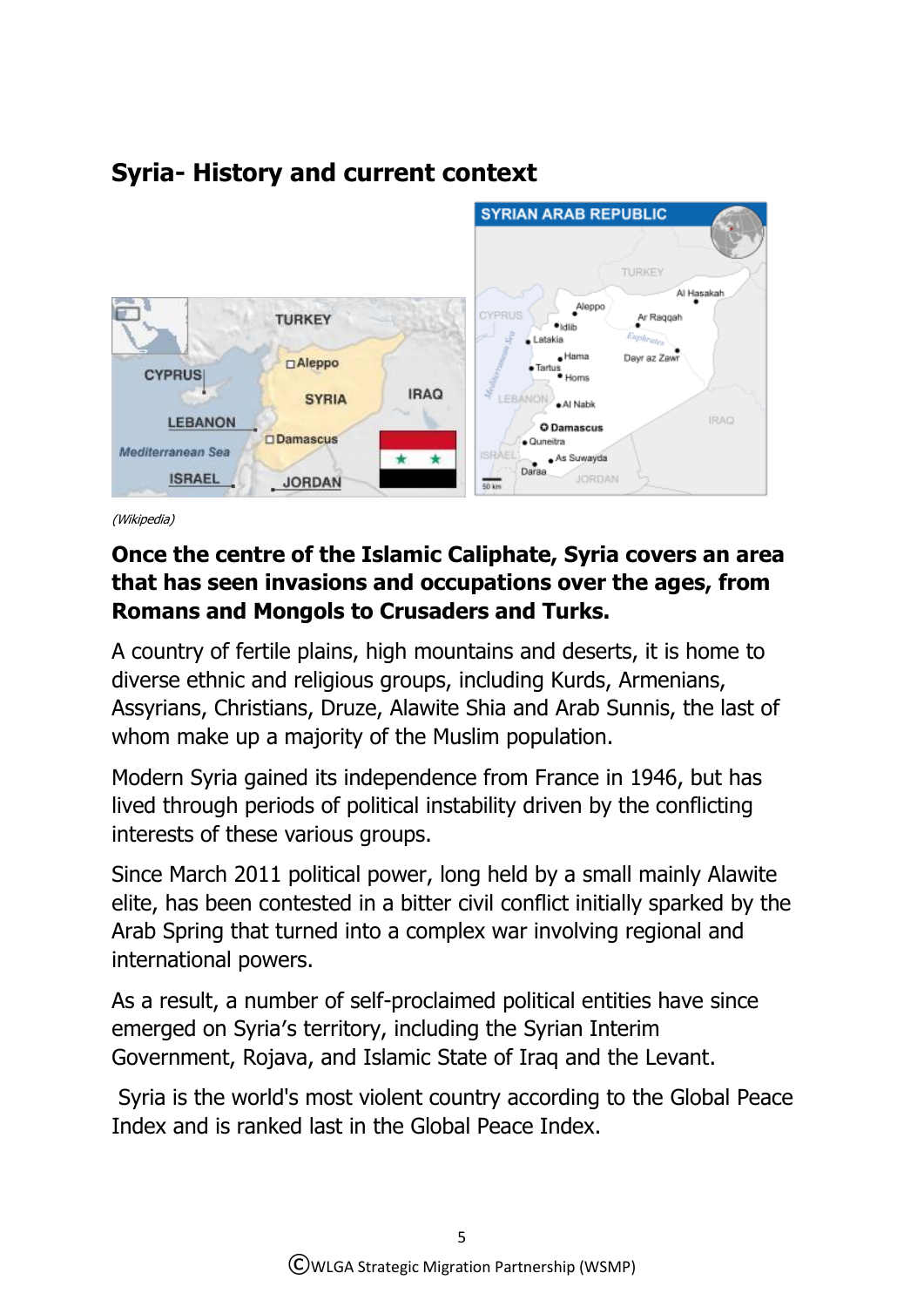| <b>Official languages</b> Arabic |                  |
|----------------------------------|------------------|
| <u>Ethnic groups</u>             | Syrian people    |
|                                  | • Arameans       |
|                                  | Kurds            |
|                                  | • Turkomans      |
|                                  | • Assyrians      |
|                                  | • Armenians      |
| <b>Religion</b>                  | 87% Islam        |
|                                  | 10% Christianity |
|                                  | 3% Druzism       |

(Wikipedia)

### **Demographics**

Most people live in the [Euphrates River](https://en.wikipedia.org/wiki/Euphrates_River) valley and along the coastal plain, a fertile strip between the coastal mountains and the desert. Overall population density in Syria is about 99 per square kilometre (258 per square mile). According to the *World Refugee Survey 2008*, published by the U.S. Committee for Refugees and Immigrants, Syria hosted a population of refugees and asylum seekers numbering approximately 1,852,300. The vast majority of this population was from Iraq (1,300,000), but sizeable populations from [Palestine](https://en.wikipedia.org/wiki/Palestine_(region)) (543,400) and [Somalia](https://en.wikipedia.org/wiki/Somalia) (5,200) also lived in the country.

In what the UN has described as "the biggest humanitarian emergency of our era" about 9.5 million Syrians, half the population, have been displaced since the outbreak of the [Syrian Civil War](https://en.wikipedia.org/wiki/Syrian_Civil_War) in March 2011; 4 million are displaced outside the country.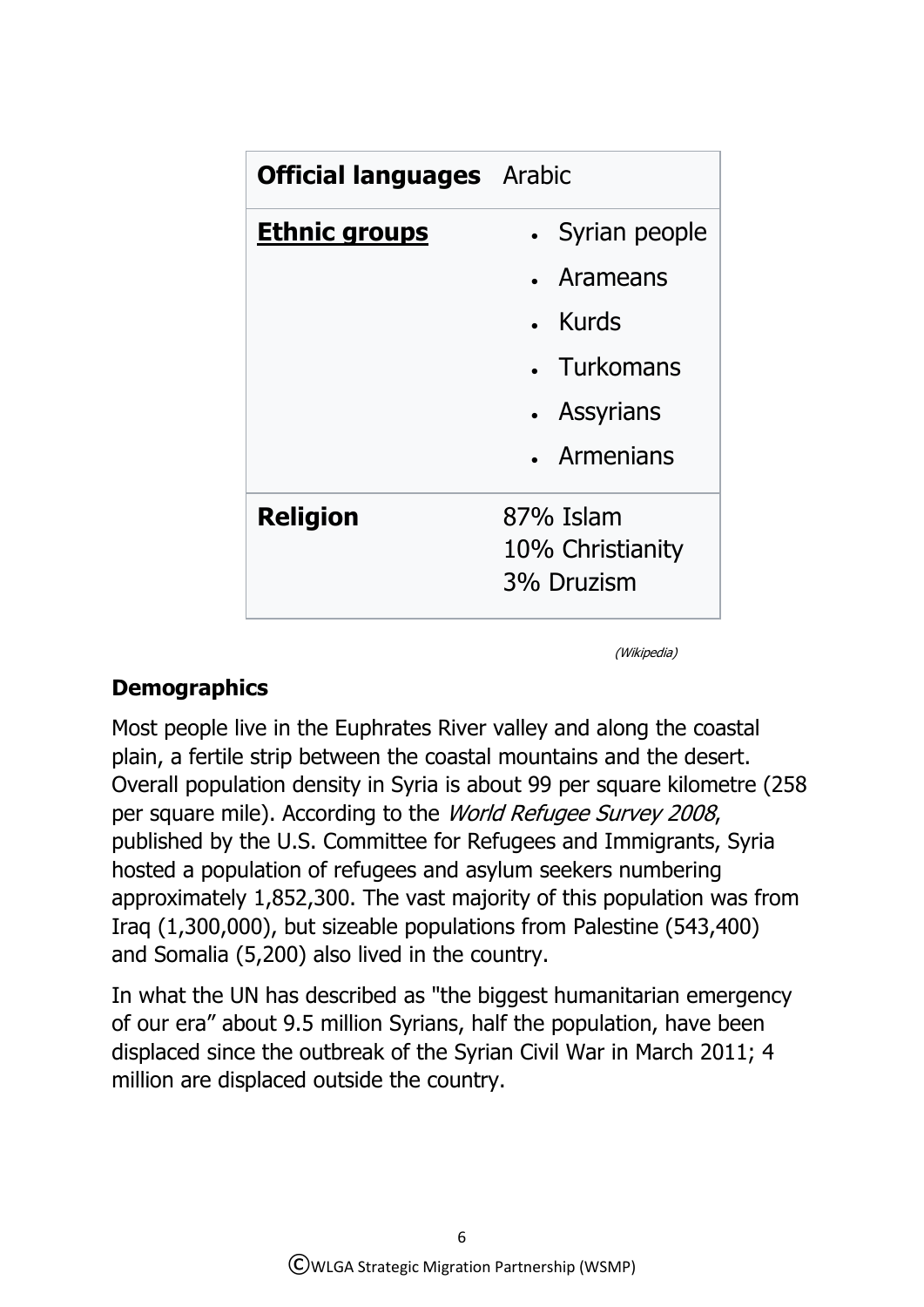# **Ethnic groups**

[Syrian Arabs,](https://en.wikipedia.org/wiki/Syrian_people) together with some 600,000 [Palestinian](https://en.wikipedia.org/wiki/Palestinians_in_Syria) Arabs, make up roughly 74% of the population of Syria.

The indigenous Christian [Western Aramaic-](https://en.wikipedia.org/wiki/Western_Neo-Aramaic)speakers and [Assyrians](https://en.wikipedia.org/wiki/Assyrians_in_Syria) number around 400,000 people, with the Western Aramaic-speakers living all over the country, particularly in major urban centres, while the Assyrians mainly reside in the north and northeast (Homs, Aleppo, Qamishli, Hasakah).Western Aramaic is the foremost language in rural areas around these regions.

The second largest ethnic group in Syria are the [Kurds.](https://en.wikipedia.org/wiki/Kurds_in_Syria) They constitute about 10% of the population, or approximately 1.6 million people (including 40,000 [Yazidis\)](https://en.wikipedia.org/wiki/Yazidis). Most Kurds reside in the north eastern corner of Syria and most speak the [Kurmanji](https://en.wikipedia.org/wiki/Kurmanji) variant of the [Kurdish language.](https://en.wikipedia.org/wiki/Kurdish_language)

The third largest ethnic group are the [Turkish-](https://en.wikipedia.org/wiki/Turkish_language)speaking [Syrian](https://en.wikipedia.org/wiki/Syrian_Turkmen)  [Turkmen/Turkoman,](https://en.wikipedia.org/wiki/Syrian_Turkmen) with estimates suggesting they constitute approximately 4–5% of the population of Syria.

Syria holds the [7th largest Armenian population in the world.](https://en.wikipedia.org/wiki/Armenian_diaspora) They are mainly gathered in Aleppo, [Qamishli,](https://en.wikipedia.org/wiki/Qamishli) Damascus and [Kesab.](https://en.wikipedia.org/wiki/Kesab)

Syria was once home to a substantial population of [Jews,](https://en.wikipedia.org/wiki/History_of_the_Jews_in_Syria) with large communities in Damascus, Aleppo, and Qamishii. Due to a combination of persecution in Syria and opportunities elsewhere, the Jews began to emigrate in the second half of the 19th century to Great Britain, the United States, and Israel. Today only a few Jews remain in Syria.

# **Religion**

[Sunni Muslims](https://en.wikipedia.org/wiki/Sunni_Muslims) make up about 74% of Syria's population and Sunni Arabs account for 59–60% of the population, most Kurds (8.5%) and most Turkoman (3%) are also Sunni, while 13% of Syrians are [Shia](https://en.wikipedia.org/wiki/Shia_Muslims)  [Muslims](https://en.wikipedia.org/wiki/Shia_Muslims) (particularly [Alawite,](https://en.wikipedia.org/wiki/Alawite) [Twelvers,](https://en.wikipedia.org/wiki/Twelvers) and [Ismailisb](https://en.wikipedia.org/wiki/Ismailis)ut also Arabs, Kurds and Turkoman).

10% are Christian (the majority Antiochian Orthodox, the rest including Greek Catholic, Assyrian Church of the East, Armenian Orthodox, Protestants and other denominations), and 3% [Druze.](https://en.wikipedia.org/wiki/Druze) Druze number